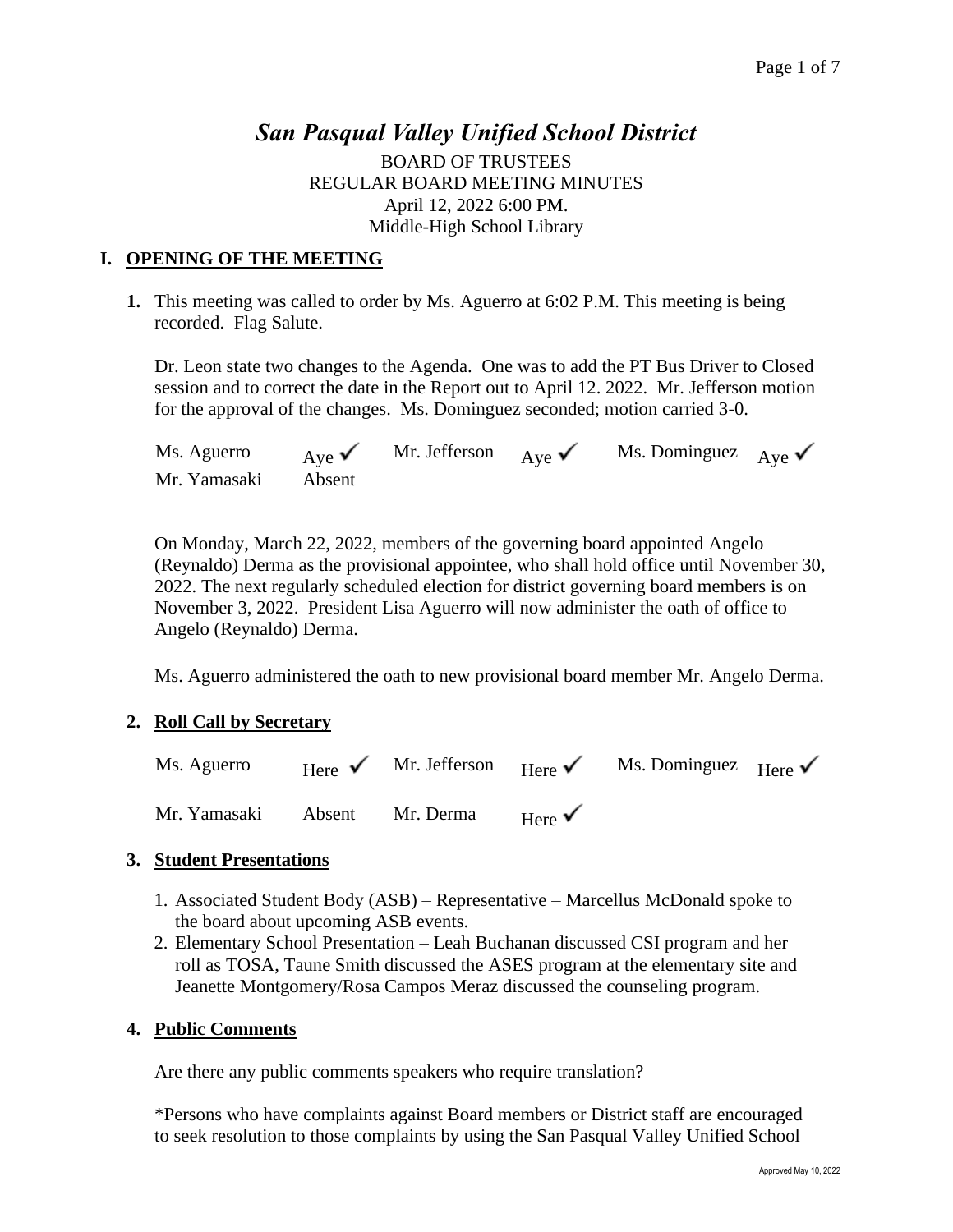District written complaint procedures before orally addressing them at a meeting. The Board will not respond to such complaints until the applicable complaint procedure (BP/AR 1312.1) has been followed and has reached the Board level. Where a complaint concerns a District employee identifiable by name, position, or other facts, the Board cannot respond until proper written notice has been given to the employee pursuant to Government Code Section 54957.

Comments shall be limited to three minutes per person (six minutes if translation is required) and twenty minutes (forty minutes if translation is required) for all comments, per topic, unless the board president, subject to the approval of the Governing Board, sets different time limits

- **a.** Are there any members of the public to be heard on items not appearing on agenda that are within the jurisdiction of the District? No comments
- **b.** Are there any members of the public to be heard on items appearing on the agenda? Mr. DeCorse had questions about IV.3 regarding the Special Education Director and IEP's and 504B plans. Dr. Leon responded that with Dr. Hoang's absence, any administrator can sit in on the IEP's and 504B's along with the parents, who are considered part of the team. Mr. DeCorse had a question about VII.4. and the reason for the resolution. Dr. Leon responded that the resolution was in regards to the EdCode 46148 requiring MS and HS hours to change as of July 1, 2022 with rural schools being exempt. Mr. DeCorse had a question about X.3. Claims against the District. Dr. Leon stated that the results of closed session would be reported out.
- **c.** Are there any members of the public or parents/guardians of Indian children on equal participation in educational programs provided by the district. Title VII of The Elementary and Secondary Education Act as amended by the Every Student Succeeds Act or PL 114-95. Mr. DeCorse stated that MOU agreement with the Tribe has not been change and read the wording from an opening statement of a document (document not provided).

#### **5. Approval of Minutes**

Mr. Jefferson made the motion to approve the minutes of the Regular Board Meeting on 03/08/2022; Ms. Dominguez seconded. Motion carried 4-0.

| Ms. Aguerro  | Ave $\checkmark$ | Mr. Jefferson $_{\text{Ave}} \checkmark$ |                  | Ms. Dominguez $_{\text{Ave}} \checkmark$ |  |
|--------------|------------------|------------------------------------------|------------------|------------------------------------------|--|
| Mr. Yamasaki | Absent           | Mr. Derma                                | Ave $\checkmark$ |                                          |  |

Ms. Dominguez made the motion to approve the minutes of the Special Board Meeting on 03/22/2022; Mr. Jefferson seconded. Motion carried 4-0.

| Ms. Aguerro                   | Ave $\sqrt{\phantom{a}}$ Mr. Jefferson Ave $\sqrt{\phantom{a}}$ |                  | Ms. Dominguez $_{\text{Ave}} \checkmark$ |  |
|-------------------------------|-----------------------------------------------------------------|------------------|------------------------------------------|--|
| Mr. Yamasaki Absent Mr. Derma |                                                                 | Ave $\checkmark$ |                                          |  |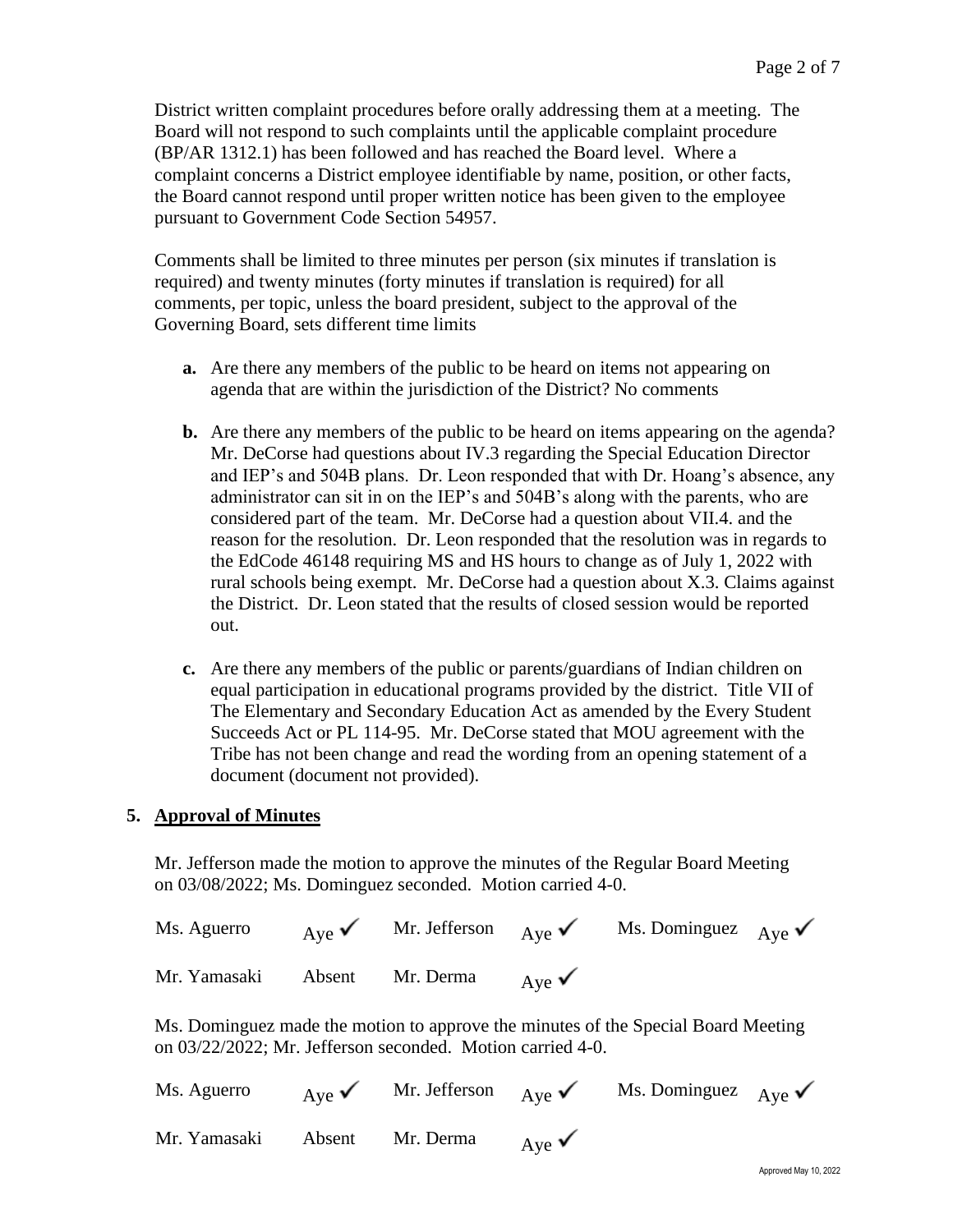#### **6. Approval of Warrants**

Ms. Dominguez made the motion to ratify the March warrants in the amount of \$1,597,258.31; Mr. Derma seconded. Motion carried 4-0. Ms. Aguerro  $Aye \times Mr$ . Jefferson  $Aye \times Ms$ . Dominguez  $Aye \times Ms$ 

Mr. Yamasaki Absent Mr. Derma  $_{A}$  Ne

### **II. PRESENTATIONS**

#### 1. Classified Team – How Do I Support Student Attendance

Angela Wright – ORC for HS/BM – Home visits, home calls, SST, SART, work with families. Alejandra Diaz – ORC for MS/CDS – Work with attendance clerks, bridge from school to community. Working with ASES and Sel. Larissa Fernandez – Paraprofessional – SEL, acknowledge feelings, hands on work. Skills during teachable moments. Kenia Rodriguez – Guidance and Family Coordinator/Edgenuity after school program, credit recovery. Joslyn Gill – Para CDS – work to make sure kids are safe. Cool down room, Splash library. Focus on kids and bonds. Transport Mckinney Vento students. Larissa Bouts – BM and ASES – makes kids feel welcome, comfortable and heard. Celebrations and making up attendance.

### **III. CONSENT ITEMS**

- 1. Board Calendar Year 2022-2023
- 2. Ratification: Arizona Western College Transfer and Career Expo
- 3. School Store Fundraiser
- 4. Ratification: USD School of Law Special Education Law and Advocacy Series (SELAS)
- 5. Close Local Cafeteria Bank Account at Yuma Community Bank (AKA Foothills Bank)
- 6. Travel/Training: CASBO 2022 Transportation Leadership Academy (TLA)
- 7. Ratification: Contract Between SPVUSD and Dr. Denise Widhalm for Psychology Services
- 8. Travel/Training AALRR Defensible Goals Webinar Series
- 9. Travel/Training: Equity Conference 2022
- 10. Class of 2022 Senior Trip to Universal Studios and Hollywood, CA
- 11. Field Trip: United National Indian Tribal Youth Conference
- 12. Field Trip: San Pasqual Valley Elementary First Grade End of the Year Field Trip to Castle Park and Inca Lanes in Yuma, AZ

Ms. Dominguez made a motion to approve consent items as written; Mr. Jefferson seconded. Motion carried 4-0.

| Ms. Aguerro  | Ave $\sqrt{ }$ | Mr. Jefferson | Ave $\checkmark$ | Ms. Dominguez $_{\text{Aye}} \checkmark$ |  |
|--------------|----------------|---------------|------------------|------------------------------------------|--|
| Mr. Yamasaki | Absent         | Mr. Derma     | Ave $\vee$       |                                          |  |

### **IV. MONTHLY REPORTS**

- 1. San Pasqual Teachers Association (SPTA) Ms. Jennifer Wallace
- 2. California School Employees Association (CSEA) Ms. Luz Sarabia-Grossenburg
- 3. Special Education Dr. Thien Hoang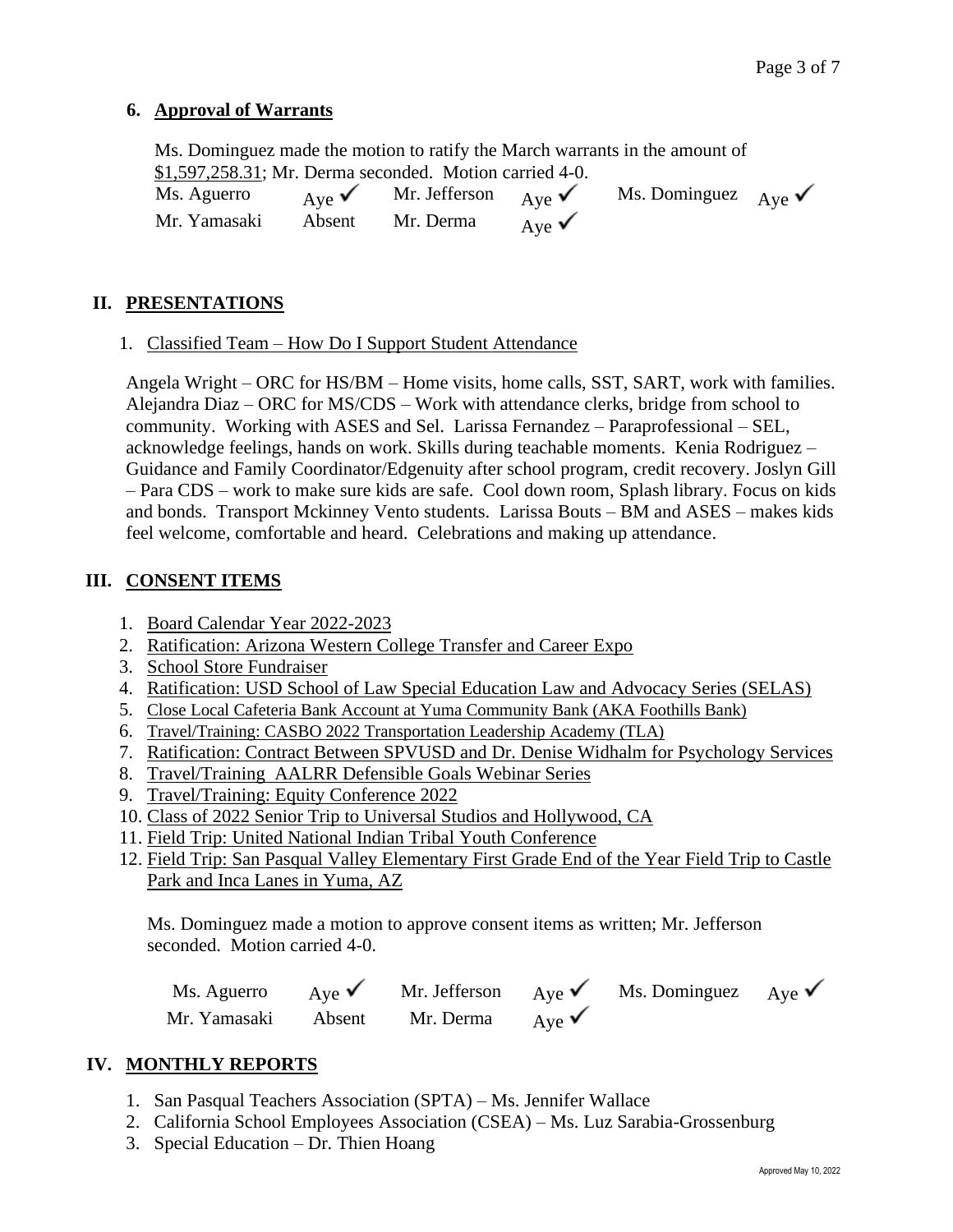- 4. Middle School Ms. Mary Kay Monson
- 5. High School Mr. Juan Morales
- 6. Technology Coordinator Mr. Jesse Moe
- 7. Transportation Coordinatory Mr. Robert Mattson
- 8. Directory of Facilities and Operations Mr. Jorge Munoz
- 9. Business Services Ms. Kish Curtis
- 10. Superintendent/Bill Manes-Adult Education Principal Ms. Katrina Johnson-León a. LCAP
- 11. School Board Ms. Aguerro stated how proud she was of everyone and the ASB students confidence in reporting. Mr. Derma stated that he liked seeing the passion; good for the kids and the staff.

#### **V. UNFINISHED BUSINESS**

#### **VI. INFORMATION ITEMS**

- 1. Second Quarterly Report 2021-2022 Academic Year
- 2. CSEA Sunshine
- 3. School Calendar Year 2023-2024 first read
- 4. Fair Newsletters FFA/Ag and Art
- 5. Williams Quarterly Report

#### **VII. NEW BUSINESS**

1. Mr. Jefferson made the motion to approve the Declaration of Need for Fully Qualified Educators 2022-2023 school year (annual); Ms. Dominguez seconded. Motion carried 4-0.

| Ms. Aguerro  | Ave $\checkmark$ | Mr. Jefferson $_{\text{Aye}} \checkmark$ |                  | Ms. Dominguez $_{\text{Aye}} \checkmark$ |  |
|--------------|------------------|------------------------------------------|------------------|------------------------------------------|--|
| Mr. Yamasaki | Absent           | Mr. Derma                                | Ave $\checkmark$ |                                          |  |

2. Mr. Jefferson made the motion to approve the CSBA Updated and New Policies per Laws and Regulations; Ms. Dominguez seconded. Motion carried 4-0.

| Ms. Aguerro  | Aye $\checkmark$ | Mr. Jefferson $_{Ave} \checkmark$ |                  | Ms. Dominguez $_{Ave} \checkmark$ |  |
|--------------|------------------|-----------------------------------|------------------|-----------------------------------|--|
| Mr. Yamasaki | Absent           | Mr. Derma                         | Ave $\checkmark$ |                                   |  |

3. Mr. Derma made the motion to approve the New Job Description and Salary Schedule: Director of Technology Systems and Applications, a Confidential Position; Ms. Dominguez seconded. Motion carried 4-0.

| Ms. Aguerro  | Ave $\sqrt{ }$ | Mr. Jefferson | Ave $\checkmark$ | Ms. Dominguez $_{\text{Ave}} \checkmark$ |  |
|--------------|----------------|---------------|------------------|------------------------------------------|--|
| Mr. Yamasaki | Absent         | Mr. Derma     | Ave $\vee$       |                                          |  |

4. Mr. Derma made the motion to approve the Resolution for the Purpose of Exemption from Education Code 46148 Designating San Pasqual Valley Unified as a Rural School District; Mr. Jefferson seconded. Motion carried 4-0. Ms. Aguerro  $Aye \times Mr$ . Jefferson  $Aye \times Ms$ . Dominguez  $Aye \times Ms$ Mr. Yamasaki Absent Mr. Derma  $_{Aye} \checkmark$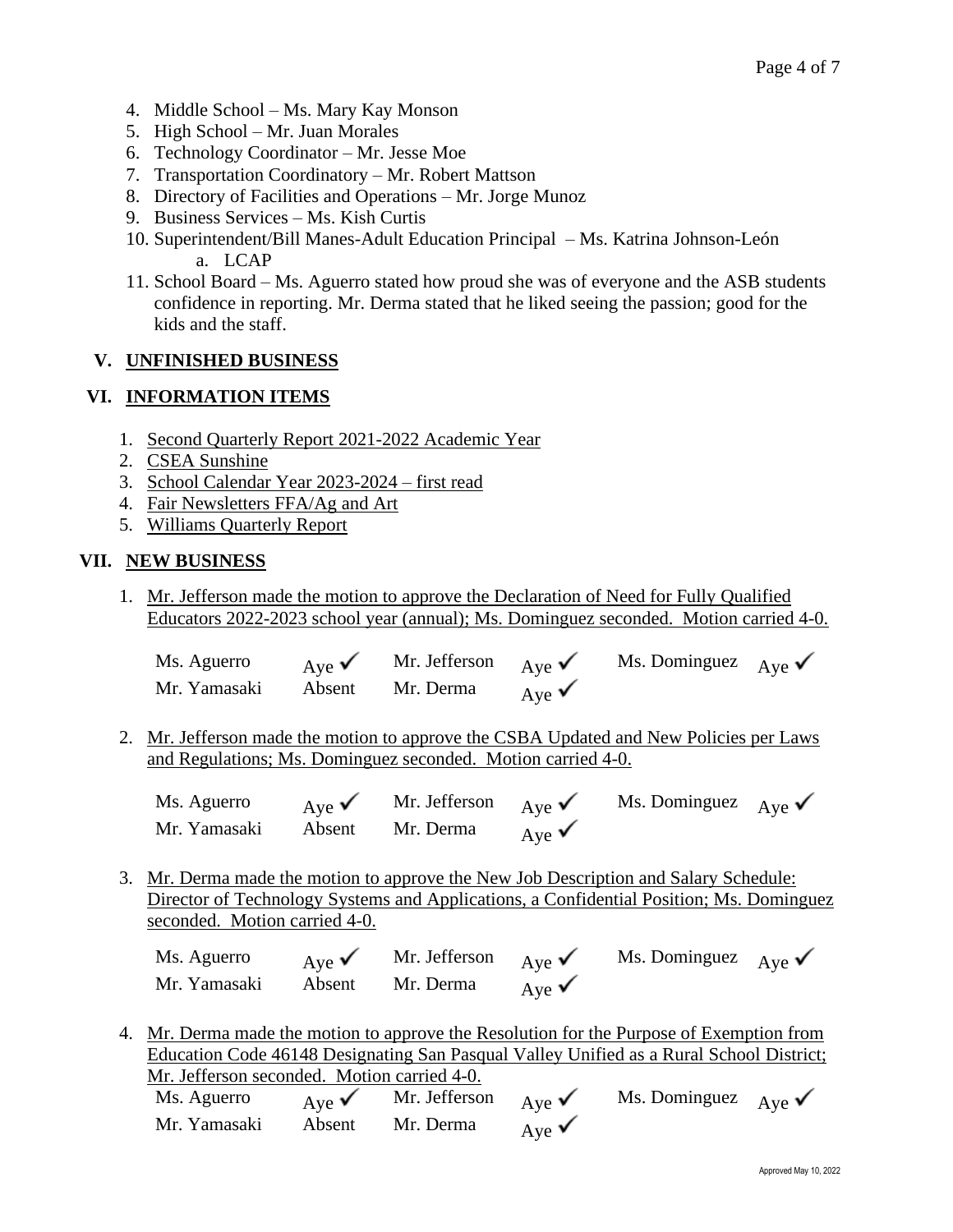5. Mr. Jefferson made the motion to approve the Resolution Ordering Election, Requesting County Elections to Conduct the Election, Request Consdolidation of the Election and Specifics of the Election Order to be Held on November 8, 2022 for three (3) Board Positions; Ms. Dominguez seconded. Motion carried 4-0. Ms. Aguerro  $A_{\text{V}e}$  Mr. Jefferson  $A_{\text{V}e}$  Ms. Dominguez  $A_{\text{V}e}$ 

Mr. Yamasaki Absent Mr. Derma Aye  $\sqrt{\ }$ 

| 6. Ms. Dominguez made the motion to approve Extra Duty: Summer School SY 2021-2022, |
|-------------------------------------------------------------------------------------|
| Administrator Mary Kay Monson; Mr. Jefferson seconded. Motion carried 4-0.          |

- Ms. Aguerro  $A_{\text{ye}} \times Mr$ . Jefferson  $A_{\text{ye}} \times Ms$ . Dominguez  $A_{\text{ye}} \times Ms$ Mr. Yamasaki Absent Mr. Derma  $_{A}$ ye  $\checkmark$ 7. Ms. Dominguez made the motion to approve Board Member Compensation for Mat Yamasaki Absent During Board Meetings in April; Mr. Derma seconded. Motion carried 4-0.
	- Ms. Aguerro  $_{Aye}$  Mr. Jefferson  $_{Aye}$  Ms. Dominguez  $_{Aye}$ Mr. Yamasaki Absent Mr. Derma Aye  $\sqrt{\ }$

## **VIII. BOARD COMMENTS**

## **IX. ITEMS FOR FUTURE AGENDA**

1. 2023-2024 School Year Calendar

## **X. CLOSED SESSION Time: \_7:41\_P.M.**

Mr. Jefferson made the motion to move into closed session; Ms. Dominguez seconded. Motion carried 4-0.

| Ms. Aguerro  | Aye $\checkmark$ | Mr. Jefferson | Aye $\checkmark$ | Ms. Dominguez $_{\text{Ave}} \checkmark$ |  |
|--------------|------------------|---------------|------------------|------------------------------------------|--|
| Mr. Yamasaki | Absent           | Mr. Derma     | Ave $\checkmark$ |                                          |  |

- 1. CONFERENCE WITH LABOR NEGOTIATOR (Superintendent) Pursuant to Government Code 54957.6
- 2. PERSONNEL MATTERS Pursuant to Government Code 54957
	- a. Elementary School Principal
	- b. Student Behavior/Alternative Discpline Specialist
	- c. MS/HS Counselor
	- d. P/T Bus Driver

## 3. CLAIMS AGAINST THE DISTRICT – Pursuant to Government Code 54956.9

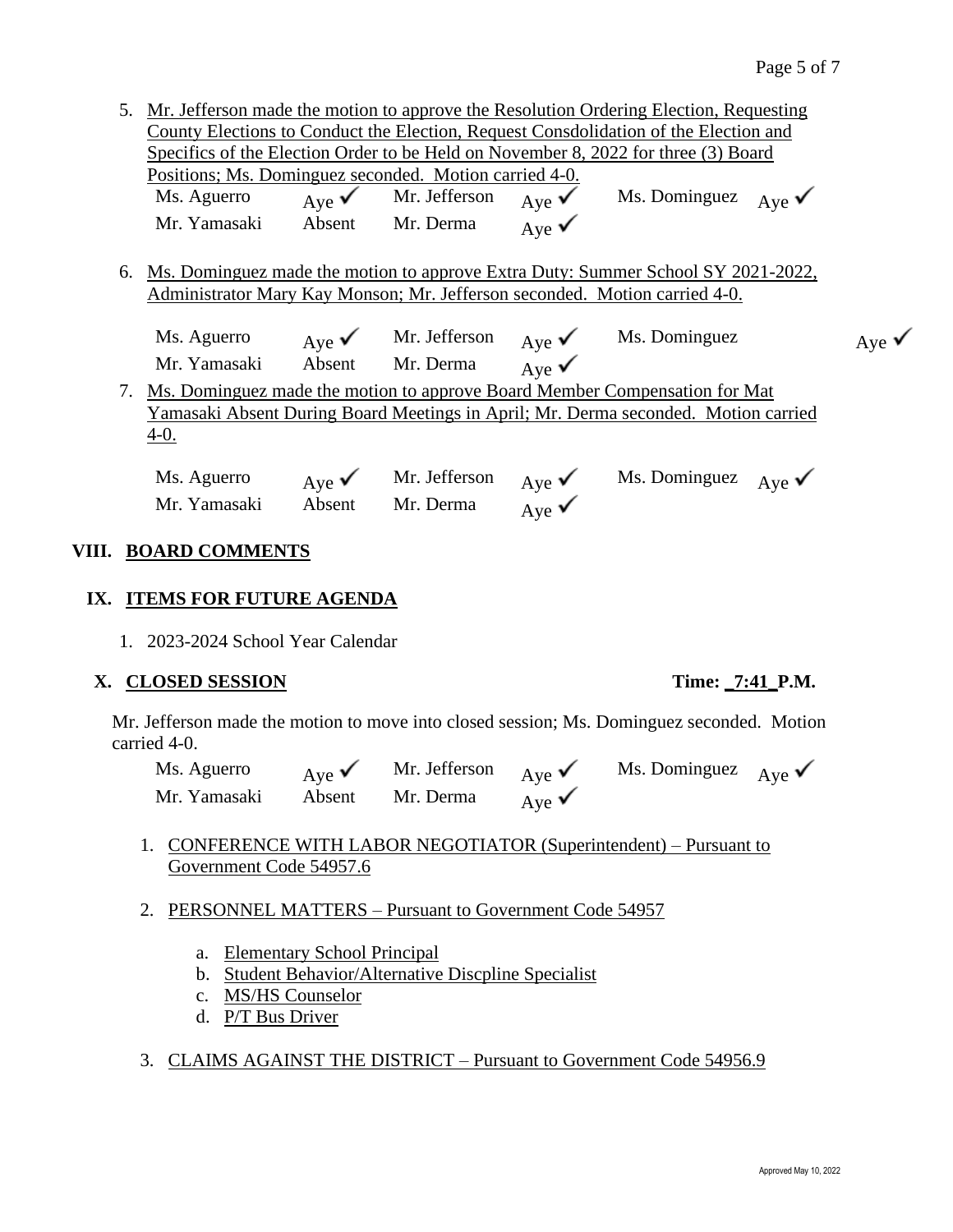#### **XI. RECONVENE Time: 8:58 P.M.**

Mr. Jefferson made the motion to reconvene; Mr. Derma seconded. Motion carried 4-0.

| Ms. Aguerro  | Ave $\checkmark$ | Mr. Jefferson $_{\text{Ave}} \checkmark$ |                  | Ms. Dominguez $_{Ave} \checkmark$ |  |
|--------------|------------------|------------------------------------------|------------------|-----------------------------------|--|
| Mr. Yamasaki | Absent           | Mr. Derma                                | Ave $\checkmark$ |                                   |  |

During the Executive Session of the Regular Board Meeting on April 12, 2022, the Board took the following reportable action:

- 1. CONFERENCE WITH LABOR NEGOTIATOR (Superintendent) Pursuant to Government Code 54957.6. Information given; no action taken.
- 2. PERSONNEL MATTERS Pursuant to Government Code 54957
	- a. Ms. Dominguez made the motion to hire Lizeth Lopez as the Elementary School Principal with Queana Givens as the alternate. Mr. Jefferson seconded and the motion carried 4-0.

| Ms. Aguerro  | Ave $\checkmark$ | Mr. Jefferson | Ave $\sqrt{ }$ | Ms. Dominguez $_{\text{Ave}} \checkmark$ |  |
|--------------|------------------|---------------|----------------|------------------------------------------|--|
| Mr. Yamasaki | Absent           | Mr. Derma     | Ave $\sqrt{ }$ |                                          |  |

b. Ms. Dominguez made the motion to hire Francisco Nava as the Student Behavior/Alternative Discpline Specialist with no alternate. Mr. Derma seconded and motion carried 4-0.

| Ms. Aguerro  | Ave $\checkmark$ | Mr. Jefferson $_{Ave}$ |                | Ms. Dominguez $_{\text{Ave}} \checkmark$ |  |
|--------------|------------------|------------------------|----------------|------------------------------------------|--|
| Mr. Yamasaki | Absent           | Mr. Derma              | Ave $\sqrt{ }$ |                                          |  |

c. Ms. Dominguez made the motion to hire Rebecca Garcia-Sanchez as the MS/HS Counselor with no alternate. Mr. Jefferson seconded and motion carried 4-0.

| Ms. Aguerro  | Ave $\sqrt{ }$ | Mr. Jefferson | Ave $\checkmark$ | Ms. Dominguez $_{\text{Ave}} \checkmark$ |  |
|--------------|----------------|---------------|------------------|------------------------------------------|--|
| Mr. Yamasaki | Absent         | Mr. Derma     | Ave $\sqrt{ }$   |                                          |  |

d. Ms. Dominguez made the motion to hire Juan Pablo Covarrubias as the PT Bus Driver with no alternate. Mr. Derma seconded and motion carried 4-0.

| Ms. Aguerro  | Ave $\checkmark$ | Mr. Jefferson | Ave $\checkmark$ | Ms. Dominguez $_{\text{Ave}} \checkmark$ |  |
|--------------|------------------|---------------|------------------|------------------------------------------|--|
| Mr. Yamasaki | Absent           | Mr. Derma     | Ave $\checkmark$ |                                          |  |

3. Ms. Dominguez made the motion to deny the CLAIM AGAINST THE DISTRICT – Pursuant to Government Code 54956.9 by employee #512. Mr. Derma seconded and the motion carried 4-0.